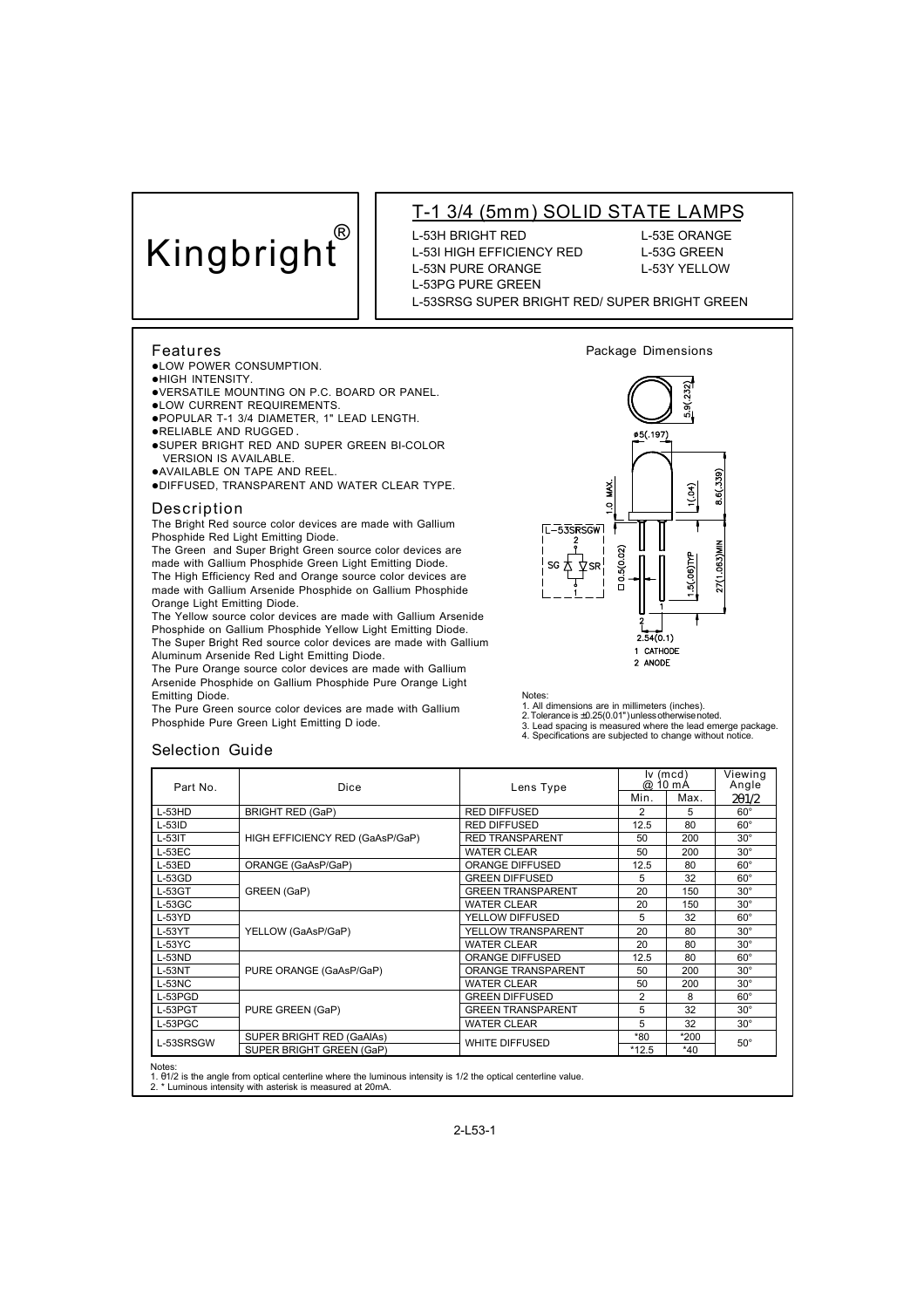| Symbol<br>Parameter<br>Peak Wavelength<br>$\lambda$ peak |                            | Device                                                                                                                                                                                                | Typ.                                                          | Max.                                                        | Units     | <b>Test Conditions</b> |  |
|----------------------------------------------------------|----------------------------|-------------------------------------------------------------------------------------------------------------------------------------------------------------------------------------------------------|---------------------------------------------------------------|-------------------------------------------------------------|-----------|------------------------|--|
|                                                          |                            | <b>Bright Red</b><br>High Efficiency Red<br>Orange<br>Green<br>Yellow<br>Super Bright Red<br>Super Bright Green<br>Pure Orange<br>Pure Green                                                          |                                                               | 700<br>625<br>625<br>565<br>590<br>660<br>565<br>610<br>555 |           | $IF=20mA$              |  |
| Δλ1/2                                                    | Spectral Line<br>Halfwidth | 45<br><b>Bright Red</b><br>45<br>High Efficiency Red<br>45<br>Orange<br>30<br>Green<br>35<br>Super Bright Red<br>20<br>Super Bright Green<br>30 <sup>°</sup><br>Pure Orange<br>35<br>Pure Green<br>30 |                                                               | nm                                                          | $IF=20mA$ |                        |  |
| C                                                        | Capacitance                | <b>Bright Red</b><br>High Efficiency Red<br>Orange<br>Green<br>Yellow<br>Super Bright Red<br>Super Bright Green<br>Pure Orange<br>Pure Green                                                          | 40<br>12<br>12<br>45<br>10<br>95<br>45<br>15<br>45            |                                                             | pF        | VF=0V;f=1MHz           |  |
| $V_F$                                                    | Forward Voltage            | <b>Bright Red</b><br>High Efficiency Red<br>Orange<br>Green<br>Yellow<br>Super Bright Red<br>Super Bright Green<br>Pure Orange<br>Pure Green                                                          | 2.0<br>2.0<br>2.0<br>2.2<br>2.1<br>1.85<br>2.2<br>2.0<br>2.25 | 2.5<br>2.5<br>2.5<br>2.5<br>2.5<br>2.5<br>2.5<br>2.6<br>2.6 | $\vee$    | $IF = 20mA$            |  |
| l <sub>R</sub>                                           | <b>Reverse Current</b>     | All                                                                                                                                                                                                   | 10                                                            |                                                             | uA        | $VR = 5V$              |  |

## **Absolute Maximum Ratings at TA=25°C**

| Parameter                     | Bright<br>Red                     | High<br>Efficiency<br>Red | Orange |     | Green Yellow | Super<br>Bright<br>Red | Super<br>Bright<br>Green | Pure<br><b>Orangel</b> | Pure<br>Green | <b>Units</b> |
|-------------------------------|-----------------------------------|---------------------------|--------|-----|--------------|------------------------|--------------------------|------------------------|---------------|--------------|
| Power dissipation             | 120                               | 105                       | 105    | 105 | 105          | 100                    | 105                      | 100                    | 105           | mW           |
| <b>DC Forward Current</b>     | 25                                | 30                        | 30     | 25  | 30           | 30                     | 25                       | 30                     | 25            | mA           |
| Peak Forward Current [1]      | 150                               | 150                       | 150    | 150 | 150          | 150                    | 150                      | 150                    | 150           | mA           |
| Reverse Voltage               | 5                                 | 5                         | 5      | 5   | 5            | 5                      | 5                        | 5                      | 5             | V            |
| Operation/Storage Temperature | $-40\degree$ C to +85 $\degree$ C |                           |        |     |              |                        |                          |                        |               |              |
| Lead Solder Temperature [2]   | 260 ° C For 5 Seconds             |                           |        |     |              |                        |                          |                        |               |              |

Notes: 1. 1/10 Duty Cycle, 0.1ms Pulse Width. 2. 4mm below package base.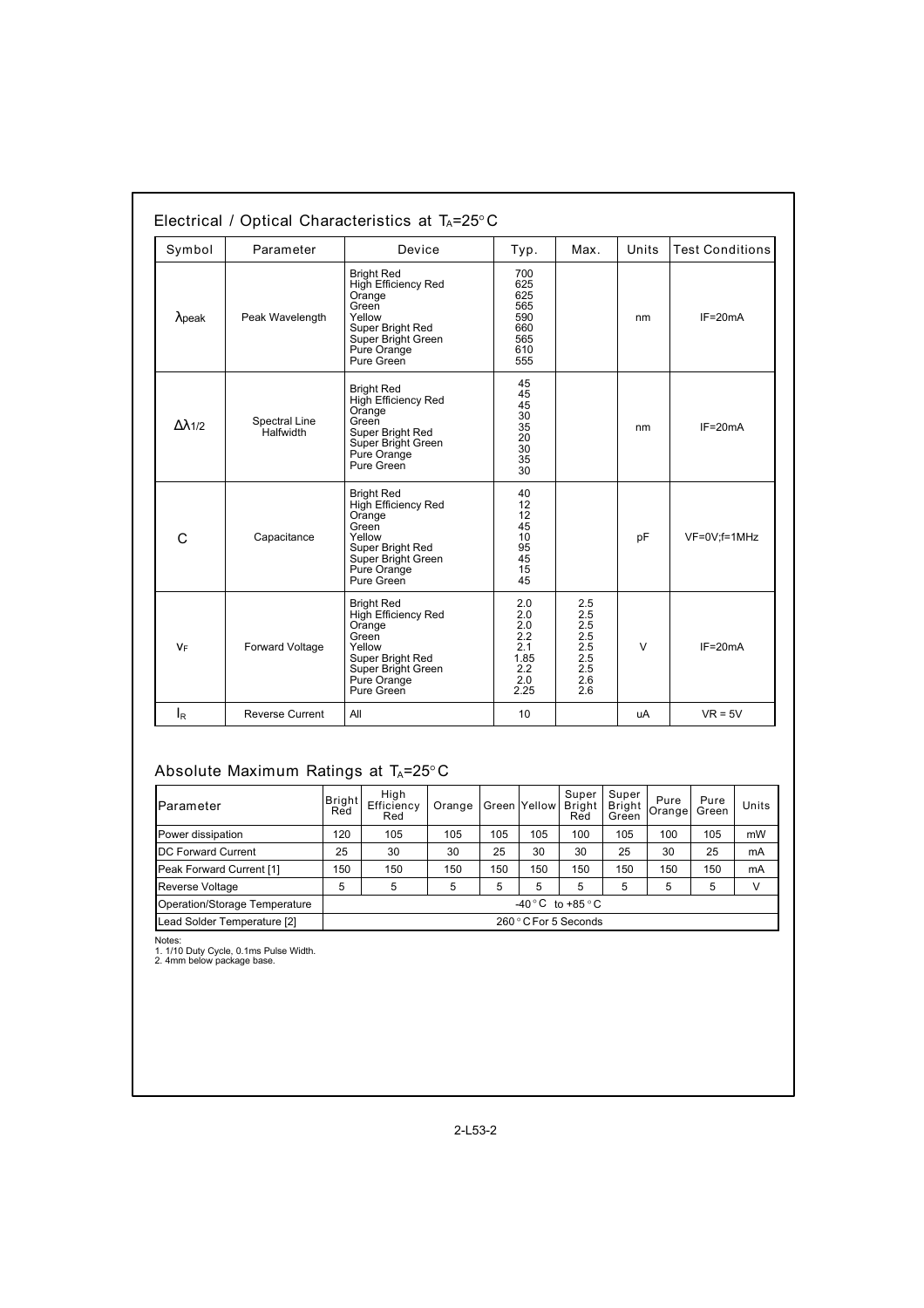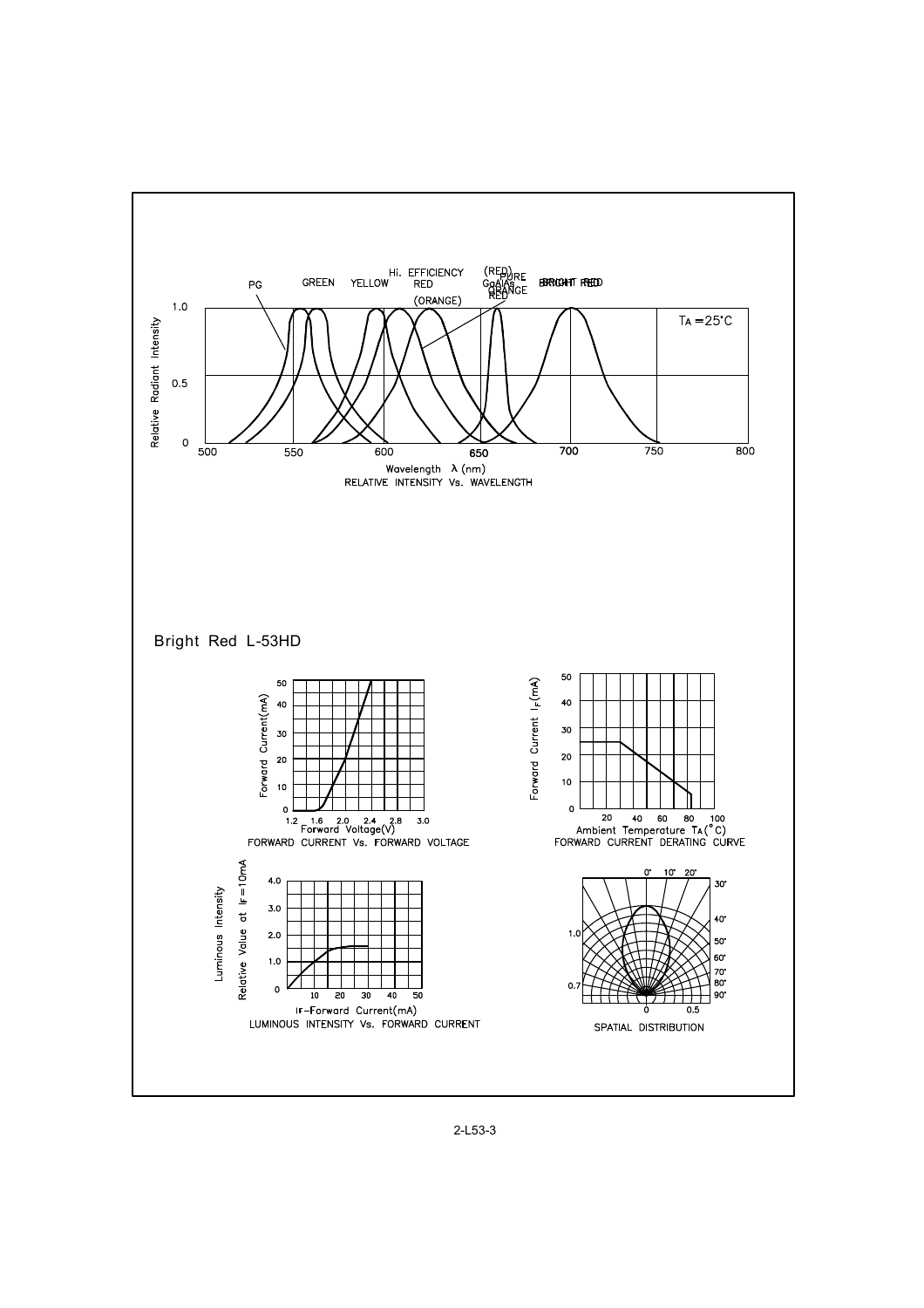

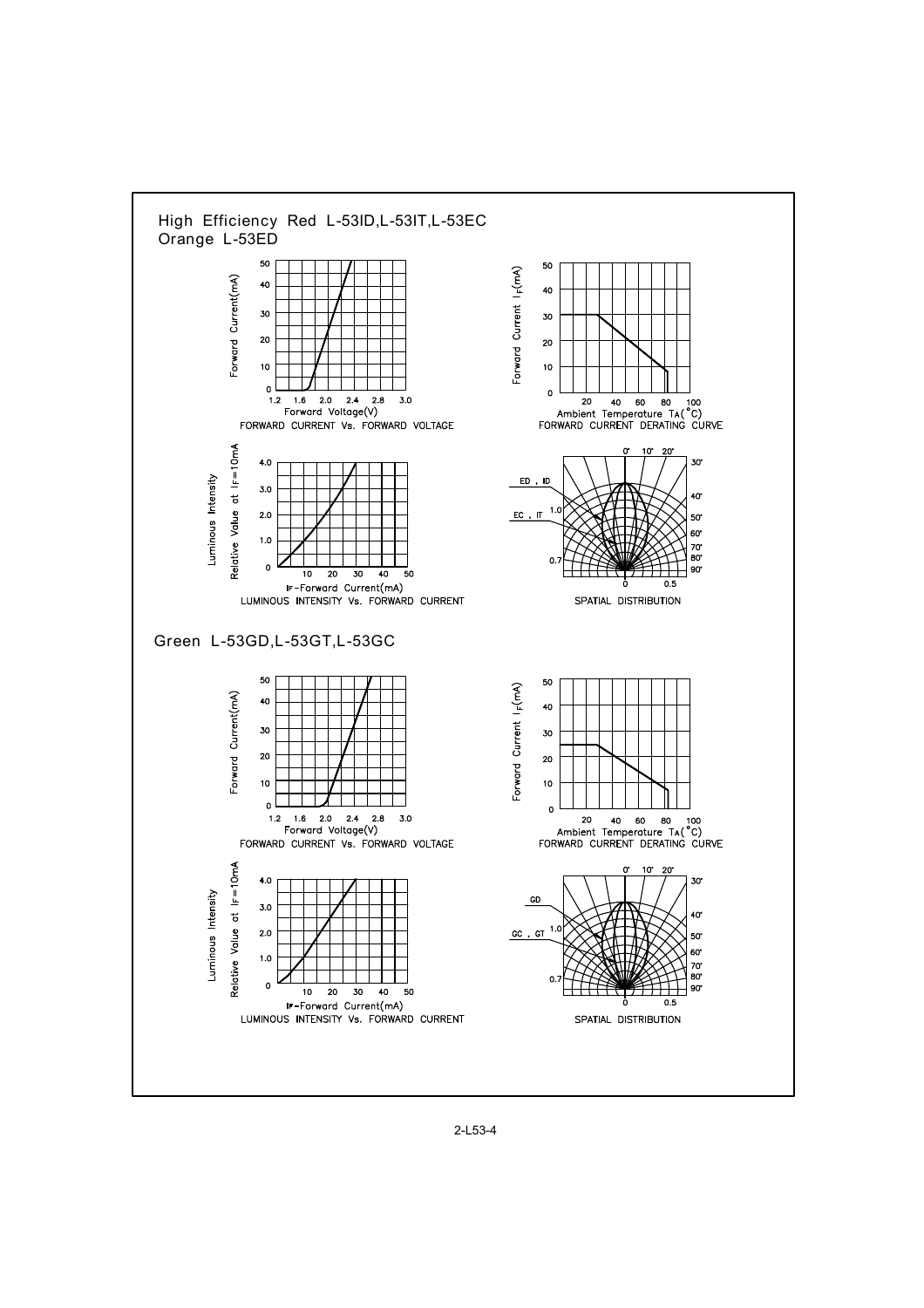